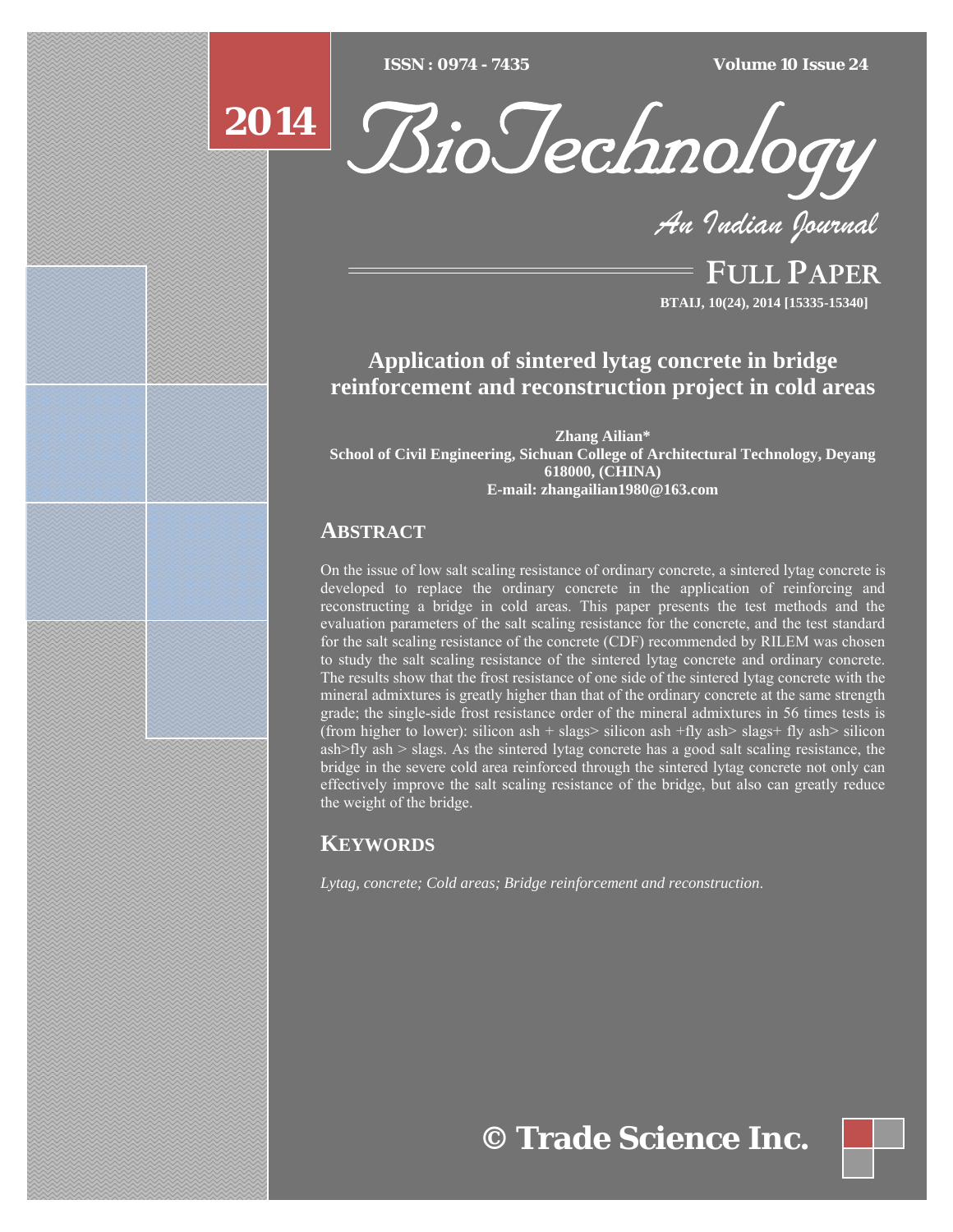#### **INTRODUCTION**

The lightweight aggregate concrete has the following excellent properties, such as the lightweight, high strength, seismic resistance and good durability [1]. Therefore, the lightweight aggregate concrete is more and more widely used in the construction engineering. Due to the large weight and higher foundation construction costs, the large-scale bridges built on the soft soil foundation in cold areas are one of fields which can best embody the benefit advantage of the lightweight aggregate concrete. Due to the characteristic of the small density, the application of the lightweight aggregate can effectively reduce the dead weight of the upper structure of the bridge and significantly reduce the expenses of the foundation, the lower structure and the prestressed steel. As one of the important components of the concrete, the mineral admixtures are more commonly applied into concrete to improve the workability and long-term durability of the concrete [2-3].

With the continuous improvement of the highway grade, the increasing old bridges need to be widened, because the pavement layer should be applied to the bridge deck of the whole widened old bridges, the pavement with the ordinary concrete will inevitably increase the dead load of the bridge desk slabs of the old bridges, which is adverse to the structural safety of the bridge. In this case, it is particularly important to look for a material which has the performance similar to the ordinary concrete and the light volume-weight instead of the ordinary concrete. As a new type of lightweight high-strength concrete, the sintered concrete is just filling in the gaps in the pavement materials for widening the bridge decks of old bridges.

In combination with examples for the reinforcement and reconstruction project of the long-span bridge structure in a cold area, this paper presents the study on the application of the sintered lytag concrete in the reinforcement and reconstruction project in the cold areas. The practice shows that the utilization of the sintered lytag concrete in the reinforcement of the bridges in the cold areas can bring the very obvious social benefits.

#### **PROJECT PROFILE**

A bridge in a cold area falls in to the disrepair. The girder span of the bridge is 28 m and the girder is composed of 4 simply supported hollow plate girders for each lane. Some components of the original bridge are identified by the related testing company to fail to meet the requirements of the strength and rigidity, so these components must be reinforced. However, the ordinary concrete has a poor frost-resistance. After comprehensive consideration, therefore, the sintered fly-ash concrete is decided to be used for the reinforcement of the bridge. In order to study the feasibility that the sintered fly-ash concrete is used to reinforce and reconstruct the bridges in the cold areas, the laboratory research is conducted and focuses on the salt scaling resistance of the sintered lytag concrete before the reinforcement and reconstruction of the actual structure.

#### **TEST METHODS**

#### **Frost-resistance test methods**

For the China's frost-resistance test methods and the rapid freezing and thawing test method of the ASTM  $[4-5]$ , six surfaces of each test piece are immersed in the water during the thawing process in order to let more water enter into the concrete. In practice, however, this case is rare, because when the front end of the ice moves to the concrete on site, one or more surfaces are not frozen, in this way, the water will retreat from the concrete pore structure system before the front end of the ice arrives, which shall ease up the freezing destroy. The single-side freezing and thawing test is closer to the case that the concrete is exposed to the freezing and thawing cycle environment. The CDF method, the standard for EU salt freezing test, is a single-side freezing and thawing method and it can also detect the internal destroy of the concrete [6]. The Freezing and Thawing Test Method with Deicing Salt Immersion (DIN EN 13687-1:002)<sup>[7]</sup> is similar to the slab test recommended by RELIM.

#### **Test Equipment**

The NM-4A nonmetal ultrasonic testing analyzer from Beijing Koncrete Engineering Testing Technology Co., Ltd is used.





**Figure 1 Freezing-thawing cycle of CDF test Figure 2 Experimental device for one-side freez-thaw**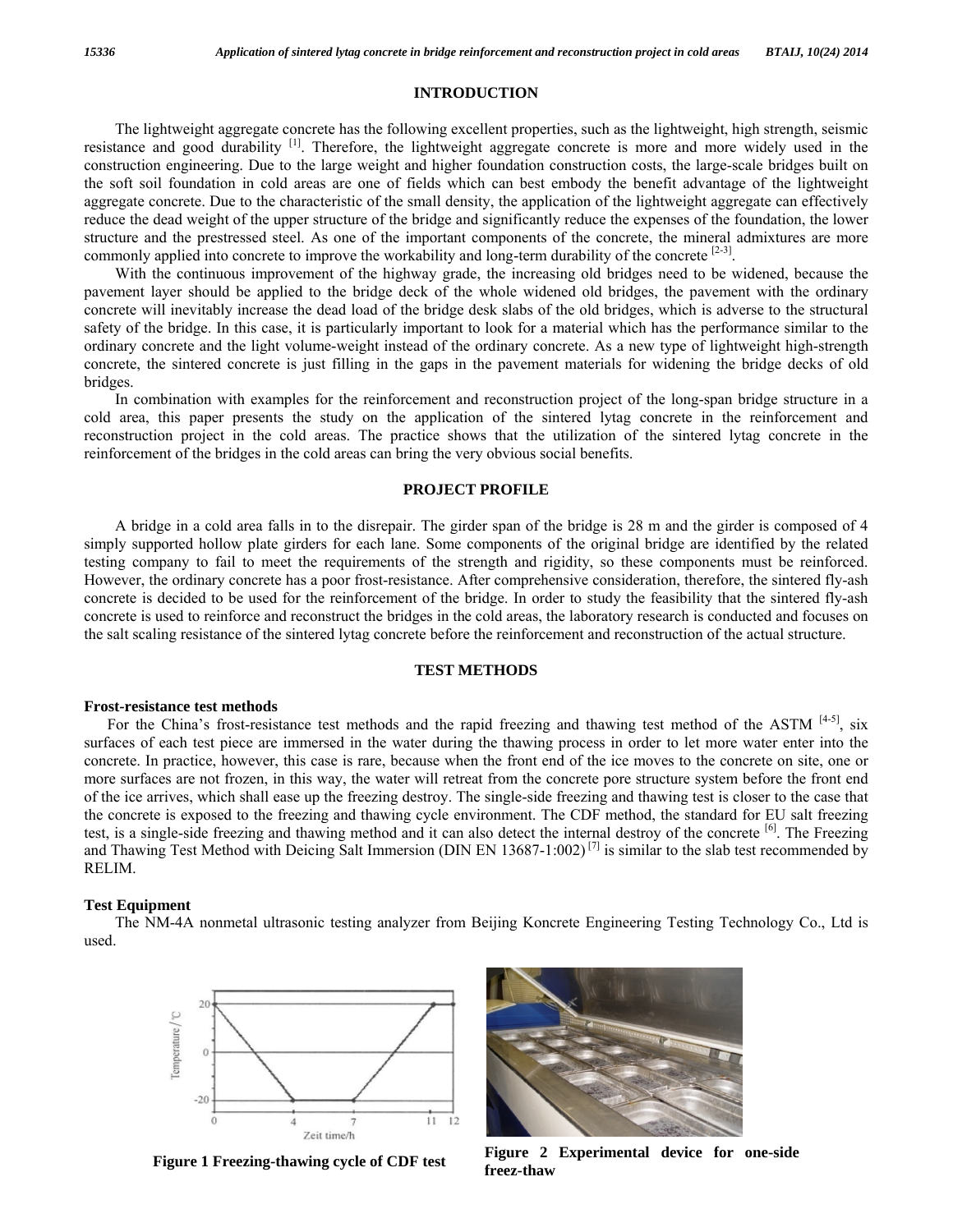The self-developed concrete freezing-thawing cycle testing machine and its intelligent control device can implement the single-side salt freezing test, with the freezing and thawing system in accordance with the CDF test method, as shown in Figure 1.The test equipment for this test is shown in Figure 2.

#### **Test procedure**

The test is conducted by reference to the CDF method, the standard for EU salt freezing test. The concrete test pieces are mixed at the mix proportion specified in Table 2. The sizes of the test pieces are 150mm\*150mm\*55 mm, of which the 150 mm<sup>\*</sup>150mm face refers to the test face and each group has 5 test pieces. The test pieces should be placed in the standard curing room for 28d, and then dry up at 80 for 24 h. Later, take them out to cool them down to the room temperature. After that, seal the test pieces around with the aluminum foil containing the butyl rubber. Keep one side of each test piece soaked in the icing salt solution for 6d, with the immersion depth of 5 mm. Take them out and use the ultrasonic tester to measure the initial time-of-flight that the ultrasonic wave passes through the test pieces. Then immerse the test pieces in the deicing salt solution and then place them in the freezing-thawing cycle testing machine for the test. Separately measure the denudation quantities of the test pieces and the time-of-flight that the ultrasonic wave passes through the test pieces during the 14th, 28th, 42th and 56th freezing-thawing cycles, and observe the denudation on the surface of the test pieces. The mix proportion of the concrete is as shown in Table 1.

|  |  |  | TABLE 1 The mix proportion and compressive strength of LYTAG concrete |
|--|--|--|-----------------------------------------------------------------------|
|--|--|--|-----------------------------------------------------------------------|

|                   | cement | slag     | Fly<br>ash | <b>Silica</b><br>fume | water | sand | <b>LYTAG</b> | <b>Slumps</b> | compressive<br>strength |
|-------------------|--------|----------|------------|-----------------------|-------|------|--------------|---------------|-------------------------|
| $\mathbf{\Omega}$ | 530.0  | $\theta$ |            | 0                     | 244.0 | 565  | 568          | 175           | 39.0                    |
| A                 | 487.6  | $\theta$ |            | 42.4                  | 271.0 | 565  | 568          | 175           | 42.2                    |
| B                 | 424    | 106      | $\Omega$   | 0                     | 244.0 | 565  | 568          | 165           | 38.1                    |
| C                 | 424    | $\theta$ | 106        | 0                     | 244.0 | 565  | 568          | 170           | 37.8                    |
| D                 | 424    | 53.0     | 53.0       | 0                     | 244.0 | 565  | 568          | 165           | 39.1                    |
| E                 | 424    | 0        | 63.6       | 42.4                  | 244.0 | 565  | 568          | 170           | 39.8                    |
| F                 | 424    | 63.6     | $\Omega$   | 42.4                  | 244.0 | 565  | 568          | 165           | 41.2                    |

#### **RESULTS AND DISCUSSION**

#### **Denudation quantity**

Three test pieces fixed and formed at each mix proportion are subject to the test. After placing the test pieces in the standard curing room for 28d, immerse them in the 3% NaCl solution for 6d before the anti-freezing test, with two freezingthawing cycles every day. Weigh the spalls before the test and after the different freezing-thawing cycles to measure the mass loss of the test pieces caused by the freezing and thawing cycles. After the  $14<sup>th</sup>$ ,  $28<sup>th</sup>$ ,  $42<sup>th</sup>$  and  $56<sup>th</sup>$  freezing-thawing cycles, the denudation quantities of the concrete are shown in Figure 3. Seen from the Figure 3, the single-side frost resistance of the sintered lytag concrete mixed with the mineral admixtures is significantly superior to that of the ordinary concrete, and the single-side frost resistance of the concrete with the compound mineral admixtures is vastly superior to that of the concrete with the single mineral admixture. During the 56<sup>th</sup> freezing-thawing cycle, the denudation quantities of the test pieces A, B, C, D, E and F are separately  $30.3\%$ ,  $34.6\%$ ,  $31.7\%$ ,  $18.5\%$ ,  $9.7\%$  and  $7.1\%$  of the denudation quantities of the ordinary concrete. Besides, the Table 3 shows that the salt scaling resistance of the concrete mixed with the 20% fly ash is similar to that of the concrete mixed with the slag mineral admixtures during the  $56<sup>th</sup>$  freezing-thawing cycles. The salt scaling resistance order of the compound mineral admixtures at the  $56<sup>th</sup>$  freezing-thawing cycle is (from higher to lower): silicon ash  $+$  slags  $>$  silicon ash  $+fly$  ash $>$  slags $+fly$  ash.



**Figure 3 Coming off amount of concretes**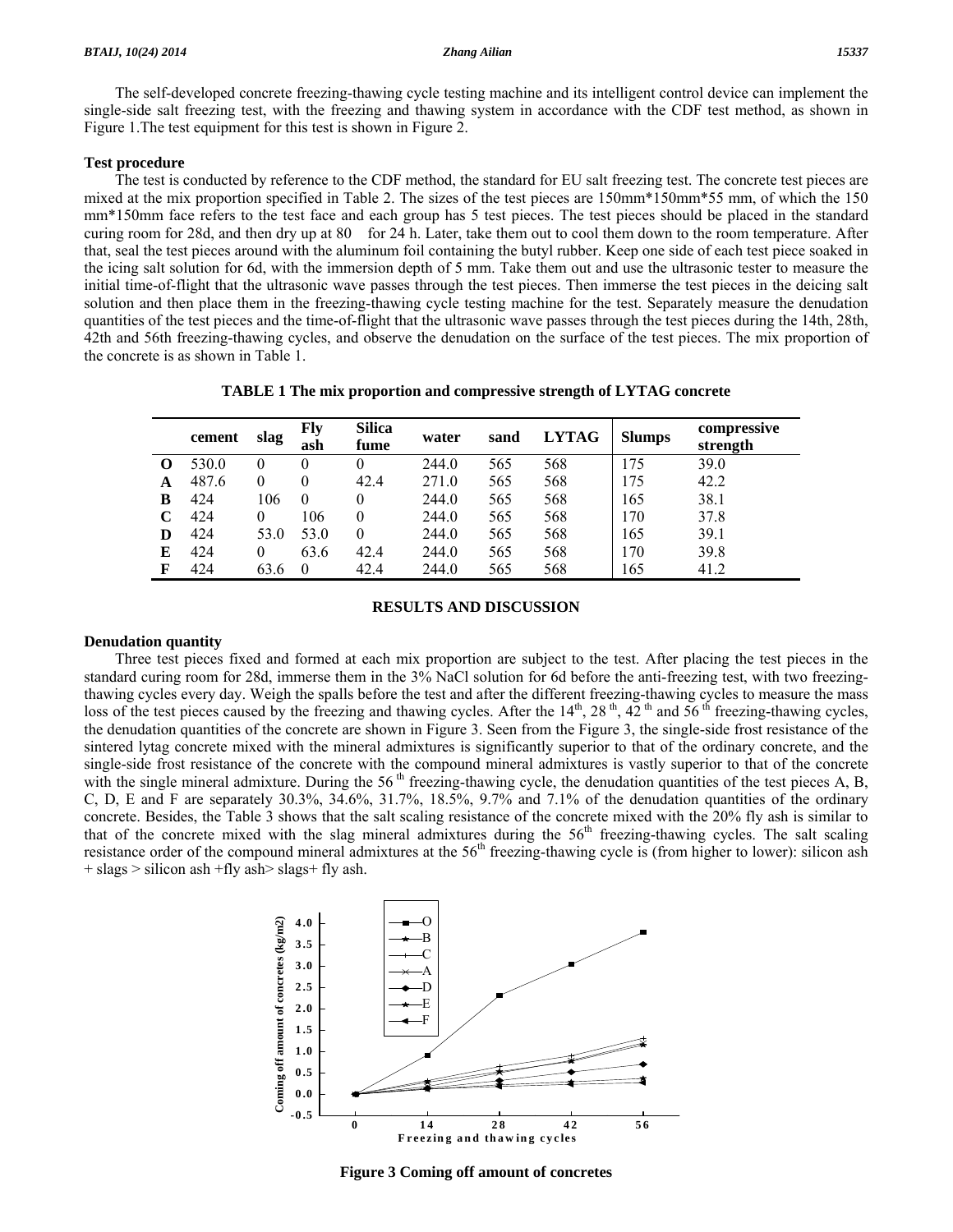#### **Dynamic modulus of elasticity**

In order to reveal the inside destroy of the concrete caused by the freezing-thawing cycles, the concrete ultrasonic detector is used to conduct the ultrasonic detection for the concrete test pieces before freezing and after the 14th, 28th, 42th and 56th freezing-thawing cycles to get the relation between the loss ratio of the dynamic modulus of elasticity and the freezing and thawing cycles, as shown in Figure 4.



**Figure 4 Loss percentage of dynamic elastic madulus** 

Seen from the Figure 4, the loss of the concrete dynamic modulus of elasticity tends to be equal to the denudation quantity. The dynamic modulus loss of elasticity of the sintered fly-ash concrete mixed with the mineral admixture is lower than that of the ordinary concrete. During the  $56<sup>th</sup>$  freezing-thawing cycle, the dynamic modulus loss of elasticity of the ordinary concrete is 42%, while the dynamic modulus losses of elasticity of the sintered fly-ash concrete test pieces A, B, C, D, E and F are 27.6%, 30.9%, 29%, 30.9%, 23.1% and 22.8%, respectively. The dynamic modulus loss of elasticity of the compound mineral admixtures is significantly lower than that of the ordinary concrete.

#### **Surface flaking**

The internal destroy caused by the freezing and thawing cycles and the surface flaking caused by the freezing of the external water and salts are two basic problems the frost resistance durability faces. In order to reveal the external destroy of the concrete as the results of the freezing and thawing cycle, the Figure 5 shows the surface flaking phenomena of the ordinary concrete and the sintered lytag concrete after the  $56<sup>th</sup>$  freezing-thawing cycle. In the paper, as the water content of the ordinary concrete is quite high, the surface denudation of the concrete is very serious and some aggregates are exposed after freezing and thawing. Although there are the surface flaking phenomena for the sintered lytag concrete, the part of the screed is peeled off and the lytag is not exposed, which shows that the salt scaling resistance of the sintered lytag concrete mixed with various mineral admixtures is obviously superior to that of the ordinary concrete in the same strength grade in this test.



a) C30 ordinary concrete b) CL30 lytag concrete

**Figure 5 Surface scaling of concretes**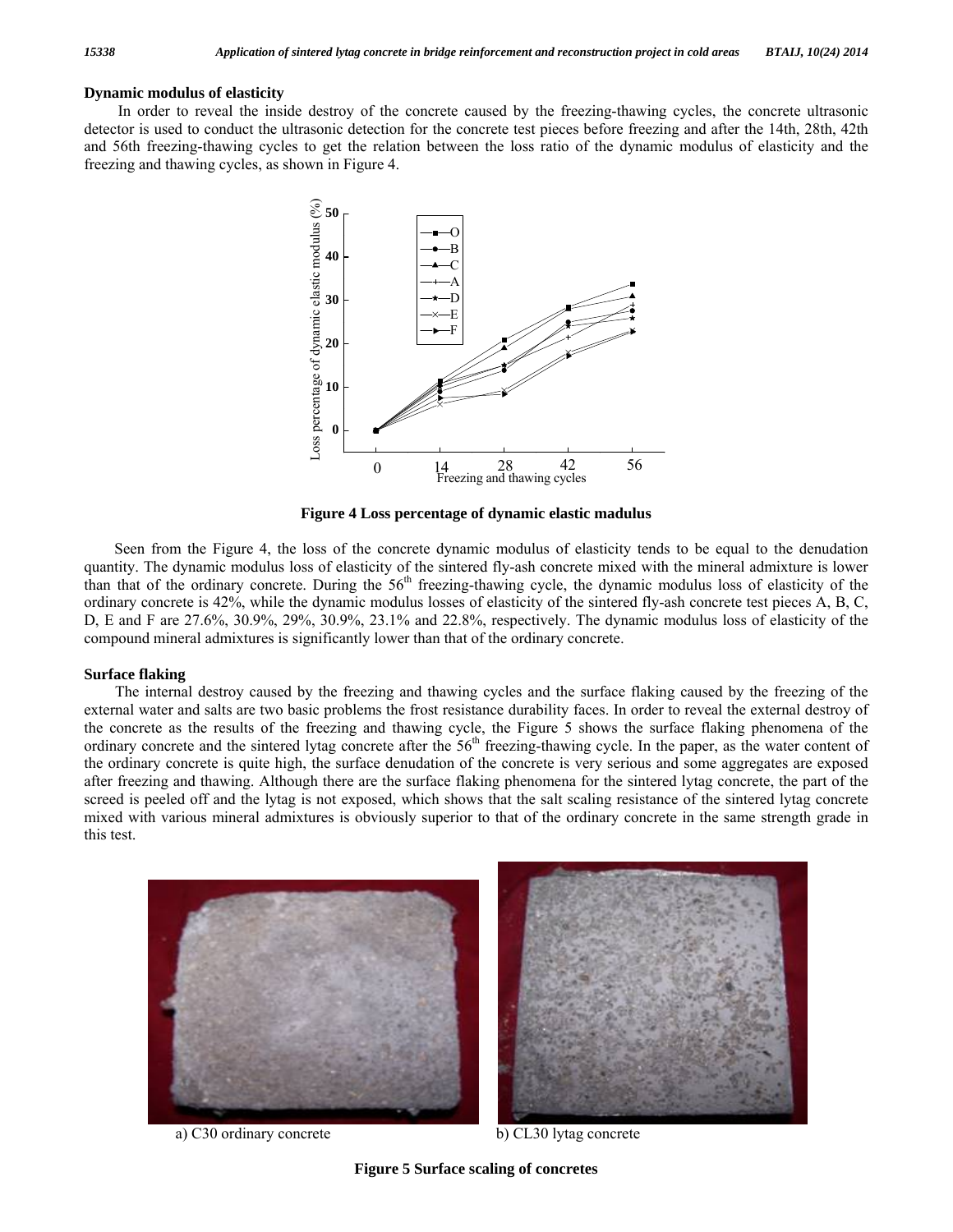#### **Mechanism analysis**

Because of the  $Ca^{2+}$  ions shift in the interface region between the set cement and the lytag, with the abrupt change of Si element along the direction from the lightweight aggregate to the set cement as the judging criterion for the starting point of the interface, the author analyzes the interval length of the Si element change in the content from high to low and then keeping stable, and measures the width of the interface between the set cement and lightweight aggregate of six groups of samples. Adjust the magnification to 5000 and choose 5μm as the scanning step size to conduct the line scanning from the lightweight aggregate surface along the direction of the cement primary structure, with the results shown in Figure 6.

Seen from Figure 6, there is the higher S/C mass ratio in the interface region relative to the primary structure, on the one hand, this is because the Ca<sup>2+</sup> ions in the interface region shift to the lightweight aggregate, while the Ca<sup>2+</sup> ions in the primary structure shift to the interface region at the slower speed, in this way, the S/C mass ratio in the interface region is higher than that in the primary structure; on the other hand, this shows that the content of calcium hydroxide in the interface region is low. As shown in the Figure 6, the S/C mass ratios of test pieces in the interface region are gradually reduced along the direction from the lightweight aggregate to the set cement and then keep stable. Within the scope of  $5 \sim 20 \mu m$  for the interface width, the S/C mass ratios of test pieces in Group F are the lowest, which shows that the content of calcium hydroxide of the test pieces in Group F is highest.

The width of the interface between the lightweight aggregate and the set cement is about  $5 \sim 20 \mu m$ , of which the interface widths of the test pieces in Group A, B, C, D, E and F are separately 10μm, 20μm, 15μm, 10μm, 10μm and 5μm, that is, the interface width order of the test pieces in each group is :  $B > C > A = D = E > F$ ; the smaller the width of the interface is, the superior frost resistance the test pieces have, therefore, the conclusion is consistent with the conclusions from the measurement of the mass loss, ultrasonic measurement and surface flaking phenomena.



**Figure 6 Silica/calcium oxide (S/C**)**mass ratio in interfacial transition zone**

#### **REINFORCEMENT AND RECONSTRUCTION SCHEME**

#### **To increase span of bridge**

The utilization of the sintered lytag concrete in the reinforcement and reconstruction works of the bridges can reduce the weight of the upper structure of the bridge by 25%, under the condition of considering the construction lifting weight, to increase the bridge span can obviously cut the construction cost, especially for the bridges built on the soft soil foundation. Therefore, the span of the bridge girder is increased from 28 m to 36 m in the reinforcement and reconstruction works.

#### **To change structure of main girder**

The main girders of the original bridge was composed of 4 simply supported hollow plate girders for each lane, and after the reinforcement and reconstruction, the main girders are composed of 2 pieces of precast box girders in each lane which are connected through the continuous cast-in-place concrete slabs, which can save the prestressed steel, increase the integrity of the structure and enhance the seismic performance of the structure.

#### **Bridge deck pavement**

The original bridge deck was paved with the common concrete and in the reinforcement and reconstruction project, the sintered lytag concrete instead of common concrete are used for the bridge deck pavement, thus greatly reducing the structure weight and basically not affecting its strength. At the same time, it can also improve the abrasion resistance and durability of the bridge deck and obtain the good social and economic benefits, therefore the sintered lytag concrete can further be spread and applied.